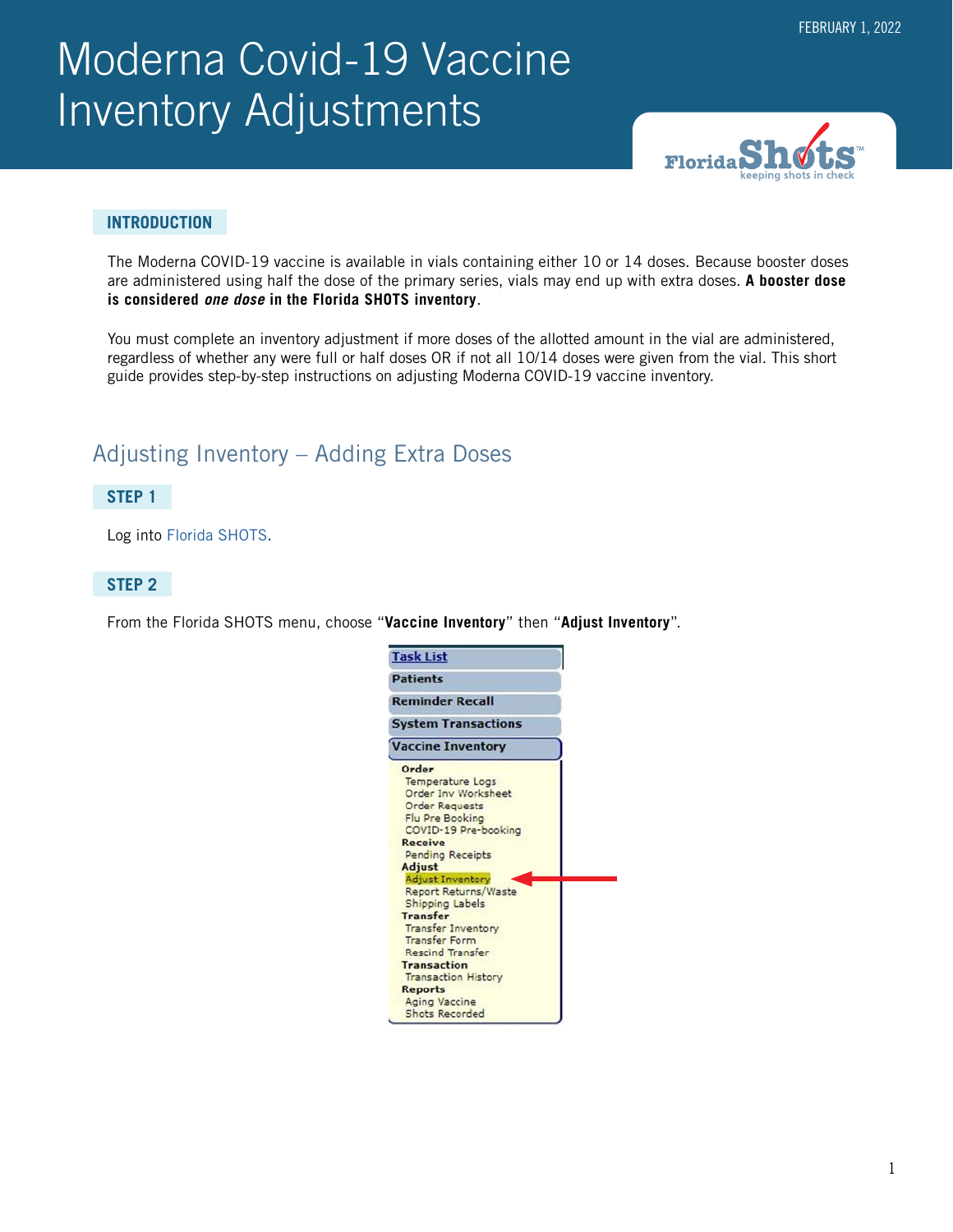#### **STEP 3**

The "**VFC Private Provider Inventory Adjustment**" page displays. Select the VFC site from the "**Lookup VFC PIN:**" drop-down box if you work with multiple VFC sites; or if you work with a **single VFC site**, the site name will automatically appear.

Choose "Search" to bring up that PIN's "VFC Private Provider Inventory Adjustment" page.

|                               | <b>VFC Private Provider Inventory Adjustment</b> |        |  |
|-------------------------------|--------------------------------------------------|--------|--|
| Lookup VFC PIN: -- Select - - |                                                  | Search |  |

#### **STEP 4**

Enter the vaccine information in the "**Adjust Inventory Item**" section (i.e., "**Vaccines Category**", "**Brand Name**", "NDC", "**Lot Number**", and/or "**Effort**") then select "**Retrieve Matching Inv Records**".

| VFC Private Provider Inventory Adjustment                                                                                        |                                                                                                       | <b>Training Environment</b>                                                                                                      |
|----------------------------------------------------------------------------------------------------------------------------------|-------------------------------------------------------------------------------------------------------|----------------------------------------------------------------------------------------------------------------------------------|
| Lookup VFC PIN: HEALTH SYSTEM URGENT CARE (VFC PIN: 501044) ~<br>Search                                                          |                                                                                                       |                                                                                                                                  |
| Org Name: BEACH MED GROUP<br><b>VFC PIN: 501044</b><br>Site Name: HEALTH SYSTEM URGENT CARE<br>Central Pharmacy: No              | <b>VFC Shipping Address</b><br>Line 1: 5247 LAKE AVE<br>Line 2:<br>City/State/Zip: WPB. FL 33470-4989 | VFC Shipping Contact Info<br>Phone: (777)777-7777<br>Fax: (111)111-1111<br>Email: NOTVALID@FLSHOTS.COM<br>Contact: AVILES.FATIMA |
| Adjust Inventory Item<br>Vaccine Category:<br>Brand Name:<br>-Select-<br>Effort:<br>Lot number:<br>Retrieve Matching Inv Records | NDC: -- Select--<br>$-$ Select $-$<br>v<br>$-$ Select $-$<br>$\checkmark$                             | $\overline{\phantom{a}}$<br>Reset Inv Search Criteria                                                                            |

### **STEP 5**

All matching VFC inventory for your site will display on the page. Click "**Select**" to adjust the inventory record of that specific lot number.

| <b>Adjust Inventory Item</b><br>Retrieve Matching Inv Records | Vaccine Category: COVID-19<br>$\checkmark$<br>Lot number: 012L20A | Brand Name:<br>Effort:  | COVID-19 MODERNA<br>$\checkmark$<br>--- Select ---<br>v             |                           | NDC: 80777-0273-99: COVID-19 MODERNA ((10 doses per Multi-Dose Vials) x 10) v |                                           |                    | Reset Inv Search Criteria |
|---------------------------------------------------------------|-------------------------------------------------------------------|-------------------------|---------------------------------------------------------------------|---------------------------|-------------------------------------------------------------------------------|-------------------------------------------|--------------------|---------------------------|
|                                                               | Vaccine Category: COVID-19                                        |                         | Brand Name: COVID-19 MODERNA ((10 doses per Multi-Dose Vials) x 10) |                           |                                                                               |                                           | NDC: 80777-0273-99 |                           |
| Lot<br>Number                                                 | Expiration<br>Date                                                | Effort                  | Inv level<br>reported on last<br>order request                      | Last updated<br>Inv level | Shots recorded<br>since last<br>order request                                 | <b>Calc Current</b><br><b>Qty On Hand</b> | <b>Tx History</b>  |                           |
| 0121204                                                       | 12/31/2069                                                        | COVID-19 (not VFC elig) |                                                                     | 10/13/2021                |                                                                               |                                           | View Txs           | Select                    |
| 0121,204                                                      | 02/15/2022                                                        | COVID-19 (not VFC elig) |                                                                     | 197<br>10/13/2021         | 11                                                                            | 186                                       | View Txs           | Select                    |

#### **STEP 6**

For this guide, we are using the example of extracting 13 Moderna doses, to include booster doses, from a 10-dose vial. Complete the required fields as follows:

- **Effective Date** Enter the date of when the vial was punctured.
- **Adjust Direction** Select "Increase".
- **Adjust Qty** Enter the quantity of extra vaccine dose(s) that need to be added to the inventory.
- **Adjustment Reason** Select "IMPRECISE MEAUSURE OF EXTRACTION".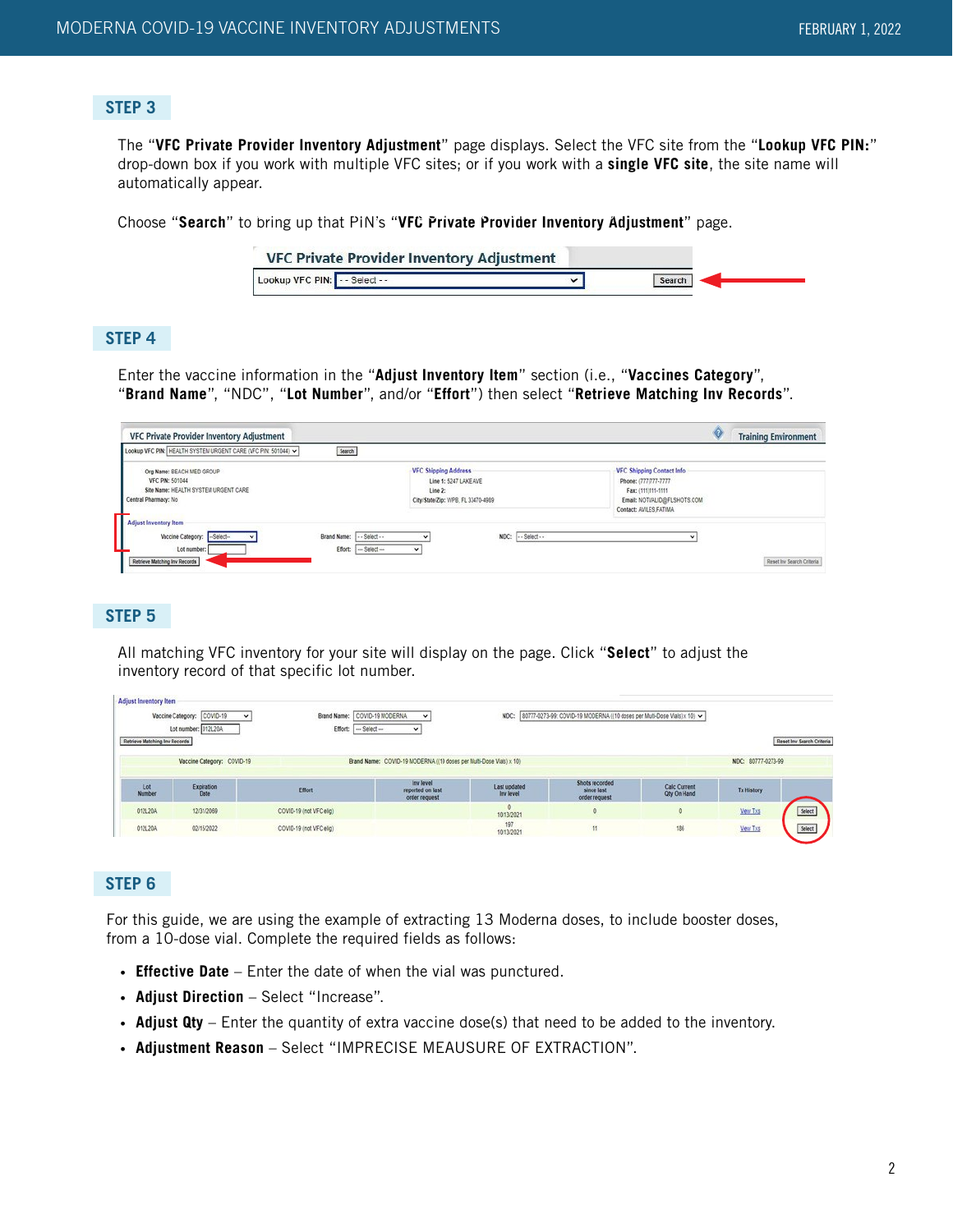#### Click "**Submit**."

| Retrieve Matching Inv Records  |                            |                                |                                  |                                                                                      |                  |                           |                                               |                                    |
|--------------------------------|----------------------------|--------------------------------|----------------------------------|--------------------------------------------------------------------------------------|------------------|---------------------------|-----------------------------------------------|------------------------------------|
|                                | Vaccine Category: COVID-19 |                                |                                  | Brand Name: COVID-19 MODERNA ((10 doses per Multi-Dose Vials) x 10)                  |                  |                           |                                               |                                    |
| Lot<br><b>Number</b>           | Expiration<br>Date         |                                | Effort                           | Inv level<br>reported on last<br>order request                                       |                  | Last updated<br>Inv level | Shots recorded<br>since last<br>order request | <b>Calc Current</b><br>Qty On Hand |
| 012L20A                        | 02/15/2022                 |                                | COVID-19 (not VFC elig)          |                                                                                      |                  | 193<br>10/20/2021         | 11                                            | 182                                |
| Effective <sup>3</sup><br>Date |                            | Eff. Date<br><b>Qty OnHand</b> | Adjust <sup>*</sup><br>Direction | Adjust <sup>2</sup><br>Oty                                                           | Resulting<br>Qty |                           |                                               | Adjustment Reason                  |
| 11/03/2021                     |                            | 193                            | Increase $(+)$ $\vee$            | Multi-dose only: more doses were extracted from a vial than indicated when received. | 196              |                           |                                               | IMPRECISE MEASURE OF EXTRACTION    |

The message (below) is displayed, confirming the transaction was saved.

| <b>VFC Private Provider Inventory Adjustment</b>              |        |                                                         |
|---------------------------------------------------------------|--------|---------------------------------------------------------|
| Lookup VFC PIN: HEALTH SYSTEM URGENT CARE (VFC PIN: 501044) V | Search |                                                         |
|                                                               |        | The adjustment transaction has been successfully saved. |

# Adjusting Inventory – Wasted Doses

# **STEP 1**

Log into [Florida SHOTS.](https://www.flshotsusers.com/)

#### **STEP 2**

Select "**Vaccine Inventory**," then "**Adjust Inventory**" from the Florida SHOTS menu.

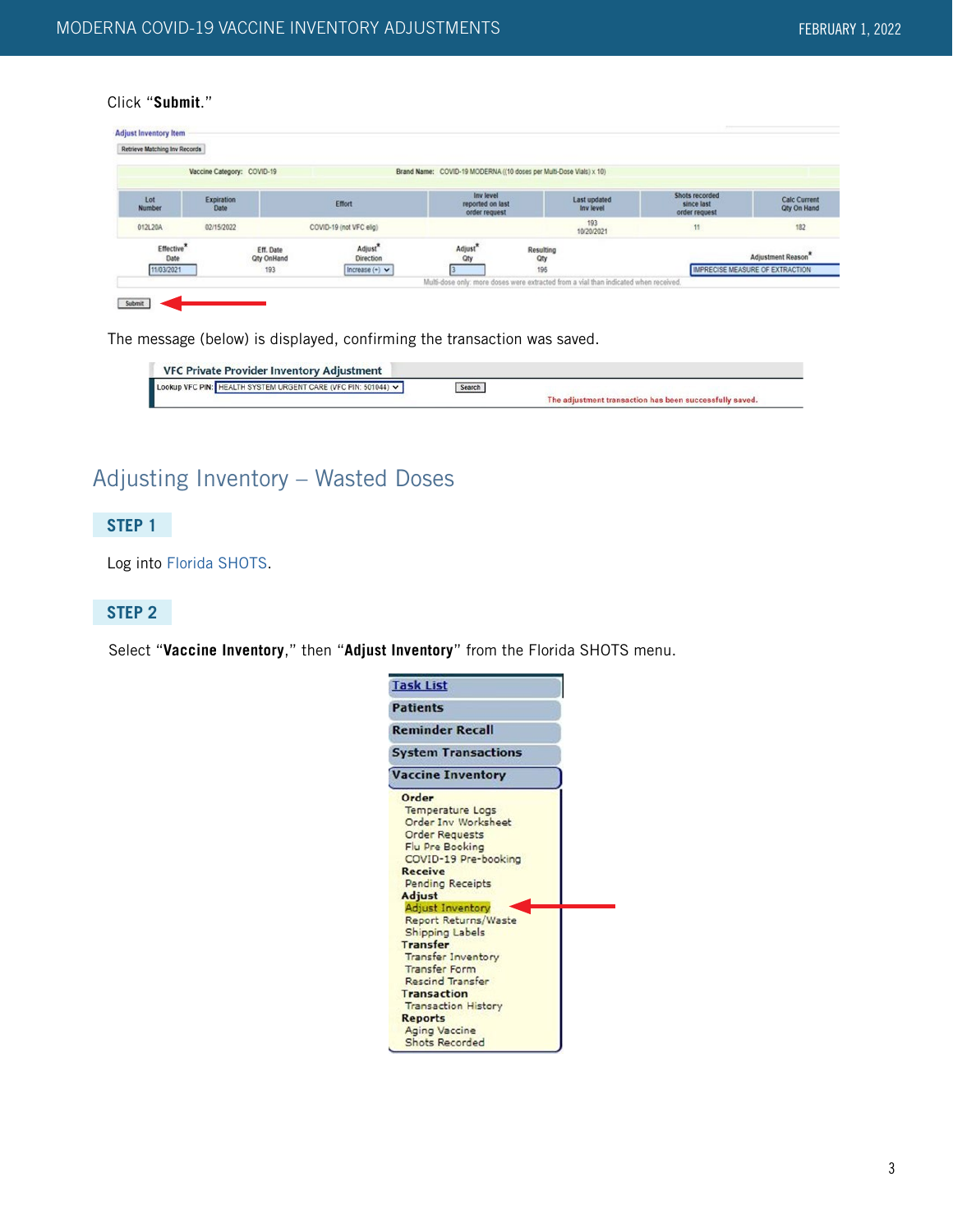#### **STEP 3**

The "**VFC Private Provider Inventory Adjustment**" page displays. From the "**Lookup VFC PIN:**" drop-down box, choose the relevant site (if more than one). If you have one site, that name should appear.

Click "**Search**" to bring up that PIN's "**VFC Private Provider Inventory Adjustment**" page.

|                               | VFC Private Provider Inventory Adjustment |        |
|-------------------------------|-------------------------------------------|--------|
| Lookup VFC PIN: -- Select - - |                                           | Search |

#### **STEP 4**

Beneath the heading, "**Adjust Inventory Item**," select the correct information (i.e., "**Vaccines Category**", "**Brand Name**", "NDC", "**Lot Number**", and/or "**Effort**") then click "**Retrieve Matching Inv Records**".

| VFC Private Provider Inventory Adjustment                                                                       |                                                            |                                                                                                       |                                                                                                                                         | <b>Training Environment</b> |
|-----------------------------------------------------------------------------------------------------------------|------------------------------------------------------------|-------------------------------------------------------------------------------------------------------|-----------------------------------------------------------------------------------------------------------------------------------------|-----------------------------|
| Lookup VFC PIN: HEALTH SYSTEM URGENT CARE (VFC PIN: 501044) V                                                   | Search                                                     |                                                                                                       |                                                                                                                                         |                             |
| Org Name: BEACH MED GROUP<br>VFC PIN: 501044<br>Site Name: HEALTH SYSTEM URGENT CARE<br>Central Pharmacy: No    |                                                            | <b>VFC Shipping Address</b><br>Line 1: 5247 LAKE AVE<br>Line 2:<br>City/State/Zip: WPB, FL 33470-4989 | <b>VFC Shipping Contact Info</b><br>Phone: (777)777-7777<br>Fax: (111)111-1111<br>Email: NOTVALID@FLSHOTS.COM<br>Contact: AVILES.FATIMA |                             |
| <b>Adjust Inventory Item</b><br>Vaccine Category:<br>--Select--<br>Lot number:<br>Retrieve Matching Inv Records | Brand Name:<br>$-$ Select $-$<br>Effort:<br>$-$ Select $-$ | NDC: -- Select--<br>$\overline{\phantom{a}}$<br>$\checkmark$                                          |                                                                                                                                         | Reset Inv Search Criteria   |

#### **STEP 5**

All matching VFC inventory for your site will display on the page. Click "**Select**" to adjust the inventory record of the specific lot number.

| <b>Adjust Inventory Item</b>  | COVID-19<br>Vaccine Category:<br>$\checkmark$<br>Lot number: 012L20A | Brand Name: COVID-19 MODERNA<br><b>Effort:</b> | $\checkmark$<br>$-$ Select $-$<br>v                                 | NDC:                      | 80777-0273-99: COVID-19 MODERNA ((10 doses per Multi-Dose Vials) x 10) v |                                           |                    |                           |
|-------------------------------|----------------------------------------------------------------------|------------------------------------------------|---------------------------------------------------------------------|---------------------------|--------------------------------------------------------------------------|-------------------------------------------|--------------------|---------------------------|
| Retrieve Matching Inv Records | Vaccine Category: COVID-19                                           |                                                | Brand Name: COVID-19 MODERNA ((10 doses per Multi-Dose Vials) x 10) |                           |                                                                          |                                           | NDC: 80777-0273-99 | Reset Inv Search Criteria |
| Lot<br><b>Number</b>          | Expiration<br>Date                                                   | Effort                                         | Inv level<br>reported on last<br>order request                      | Last updated<br>Inv level | Shots recorded<br>since last<br>order request                            | <b>Calc Current</b><br><b>Oty On Hand</b> | <b>Tx History</b>  |                           |
| 012L20A                       | 12/31/2059                                                           | COVID-19 (not VFC elig)                        |                                                                     | 10/13/2021                |                                                                          | o                                         | View Txs           | Select                    |
| 012L20A                       | 02/15/2022                                                           | COVID-19 (not VFC elig)                        |                                                                     | 197<br>10/13/2021         | dia.                                                                     | 186                                       | <b>View Txs</b>    | Select                    |

#### **STEP 6**

For this guide, we are using the example of only administering six Moderna doses from a 10-dose vial. Complete these required fields:

- **Effective Date** Enter the date of when the vial was punctured.
- **Adjust Direction** Leave the default of "Decrease".
- **Adjust Qty** Enter the quantity of vaccine dose(s) that need to be decreased/wasted.
- **Adjustment Reason** Select "WASTED".
- **Explanation/Return Reason** Select "Drawn up but not administered".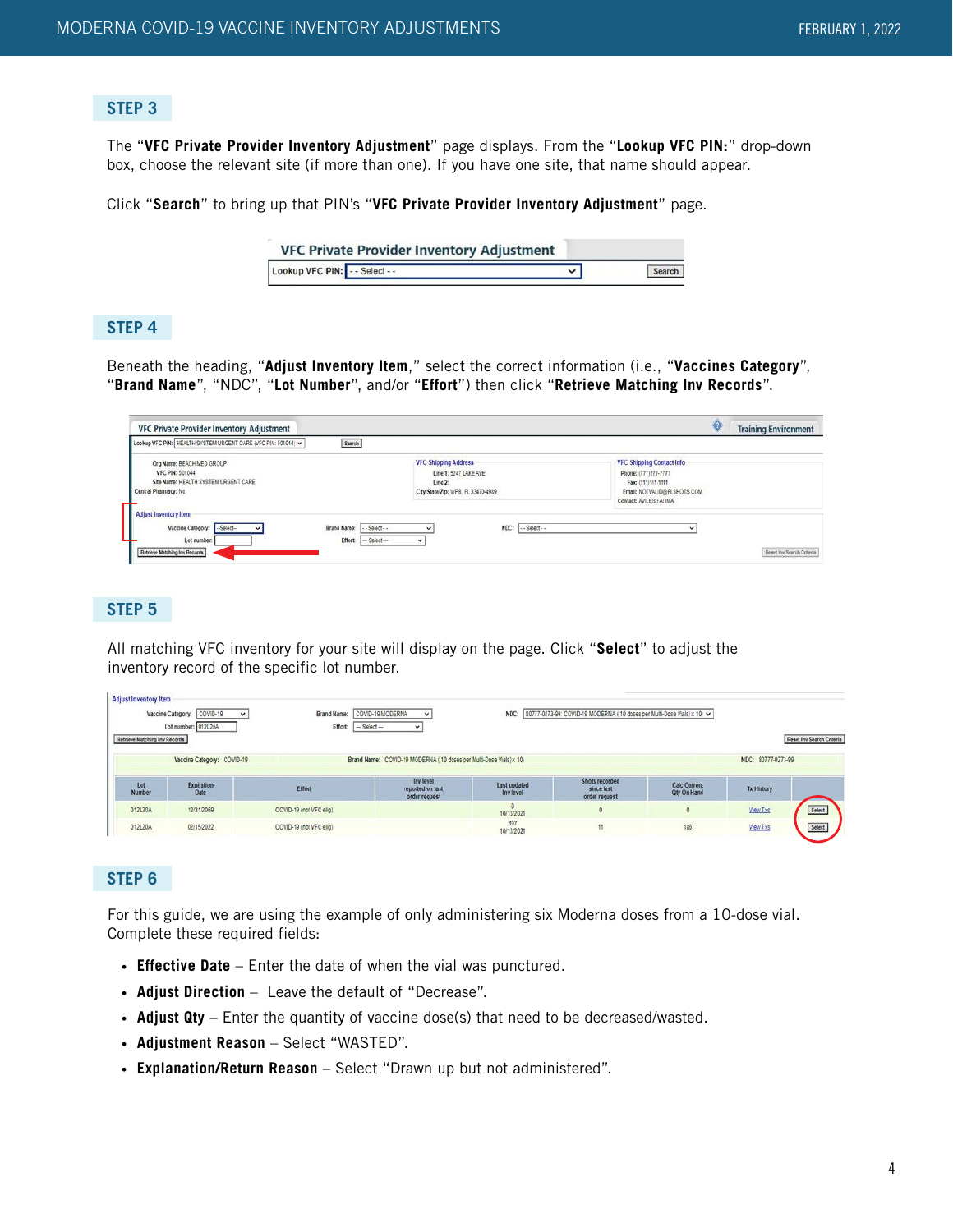#### Click "**Submit.**"

| Lot<br>Number                  | Expiration<br>Date |                         | Effort                                  | Inv level<br>reported on last<br>order request | Last updated<br>Inv level                                                          | Shots recorded<br>since last<br>order request | <b>Calc Current</b><br><b>Qty On Hand</b> | <b>Tx History</b>        |        |
|--------------------------------|--------------------|-------------------------|-----------------------------------------|------------------------------------------------|------------------------------------------------------------------------------------|-----------------------------------------------|-------------------------------------------|--------------------------|--------|
| 012L20A                        | 02/15/2022         |                         | COVID-19 (not VFC elig)                 |                                                | 197<br>10/13/2021                                                                  | 11                                            | 186                                       | <b>View Txs</b>          | Select |
| Effective <sup>1</sup><br>Date |                    | Eff. Date<br>Qty OnHand | Adjust <sup>*</sup><br><b>Direction</b> | Adjust <sup>*</sup><br>Qty                     | Resulting<br>Oty                                                                   |                                               | Adjustment Reason*                        |                          |        |
| 10/20/2021                     |                    | 197                     | Decrease $(\cdot)$ $\vee$               |                                                | 193                                                                                | <b>WASTED</b>                                 |                                           | $\overline{\phantom{a}}$ |        |
|                                |                    |                         |                                         |                                                | Doses that have been wasted due to being drawn and not administered, dropped, etc. |                                               |                                           |                          |        |

The below message confirms the transaction was saved.

| <b>VFC Private Provider Inventory Adjustment</b>              |        |                                                         |
|---------------------------------------------------------------|--------|---------------------------------------------------------|
| Lookup VFC PIN: HEALTH SYSTEM URGENT CARE (VFC PIN: 501044) v | Search |                                                         |
|                                                               |        | The adjustment transaction has been successfully saved. |

After completing the inventory adjustment for the wasted vaccine, you will need to report this adjustment to complete the process. This information is transmitted to the CDC at the end of every business day.

# Reporting Waste

# **STEP 1**

Click "**Report Returns/Waste**" under "**Vaccine Inventory**" from the Florida SHOTS menu.